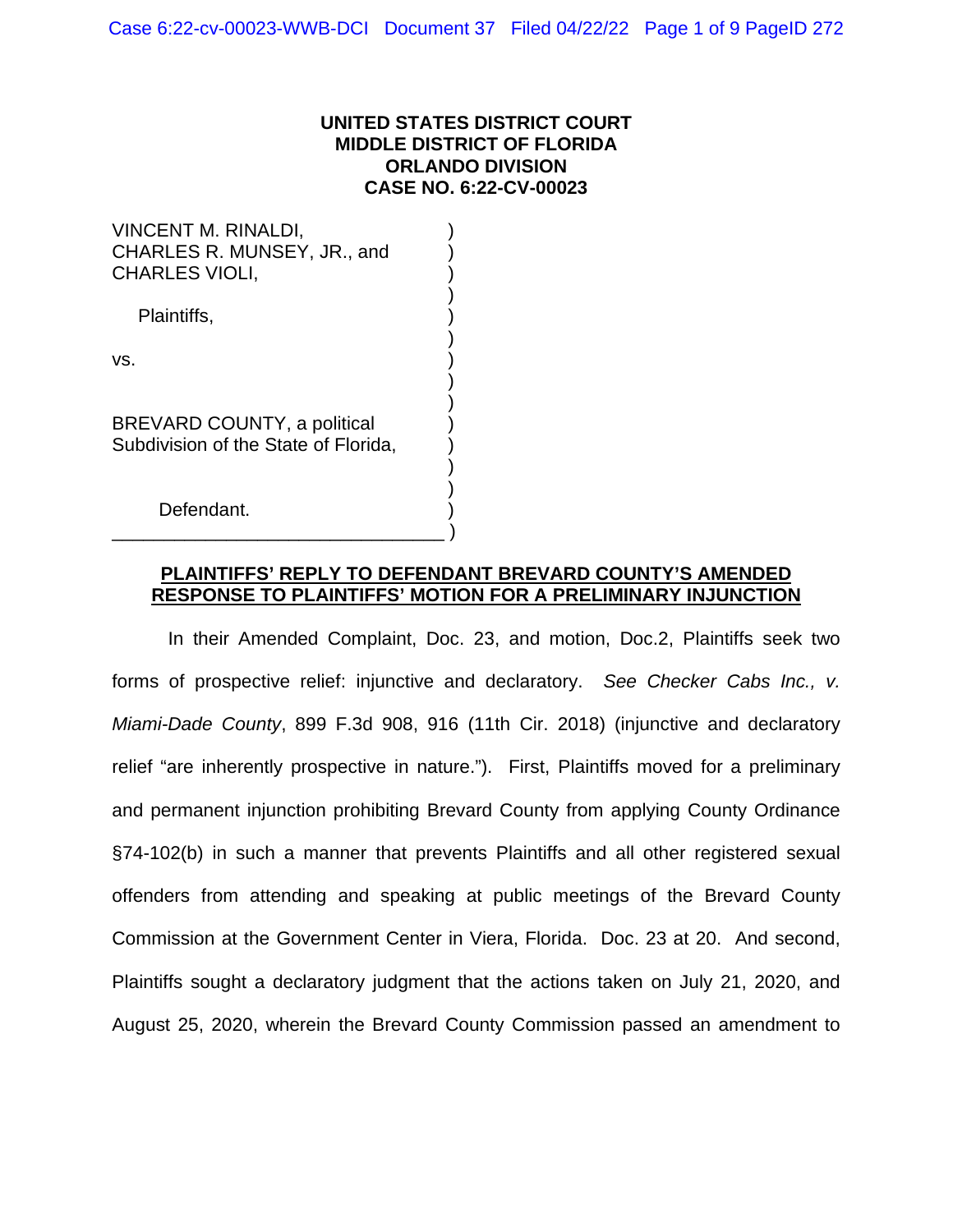§74-102(b), violated Fla. Stat. §286.011 and are non-binding as a matter of law and that the amendment, §74-102.5, is *void ab initio* pursuant to Fla. Stat. §286.011(1). *Id*. at 21.

### **Plaintiff's Constitutional Claims for Injunctive Relief**

In its Amended Response to Plaintiffs' Motion for a Preliminary Injunction, Defendant argues that Plaintiffs' claim for injunctive relief is moot. *See* Doc. 34 at 2-4. In response to Plaintiffs' lawsuit and motion for injunctive relief, the Brevard County Commission on April 19, 2022, approved amendments to §74-102(b), *see* Docs. 35, 35- 1, which create additional exceptions to the ordinance's proximity restrictions. These recent amendments appear to allow Plaintiffs and other registrants to enter government buildings to attend and speak at public meetings subject to Chapter 286, Florida Statutes, in all county and municipal government buildings in Brevard County that are located within the 1000-foot buzzer zone. Thus, it appears that preliminary injunctive relief on Plaintiffs' constitutional claims is no longer needed.<sup>1</sup>

However, Plaintiffs' injunctive constitutional claims are not necessarily moot. When a defendant changes its behavior in response to a lawsuit, that is an indication that it has not unambiguously terminated its unlawful conduct. *See Rich v. Sec'y, Florida Dep't of Co*rr., 716 F.3d 525, 532 (11th Cir. 2013). Plaintiffs are currently conducting discovery and should they find evidence that the County does not adhere to the changes made in the recent amendments or somehow seeks to return to its "old ways," Plaintiffs will renew their motion for injunctive relief. *Sheely v. MRI Radiology* 

<sup>&</sup>lt;sup>1</sup> Given this change, Plaintiffs do not believe it is necessary to address whether and how their alleged delay in bringing this lawsuit affects their entitlement to injunctive relief, but Plaintiffs will do so if they renew their motion.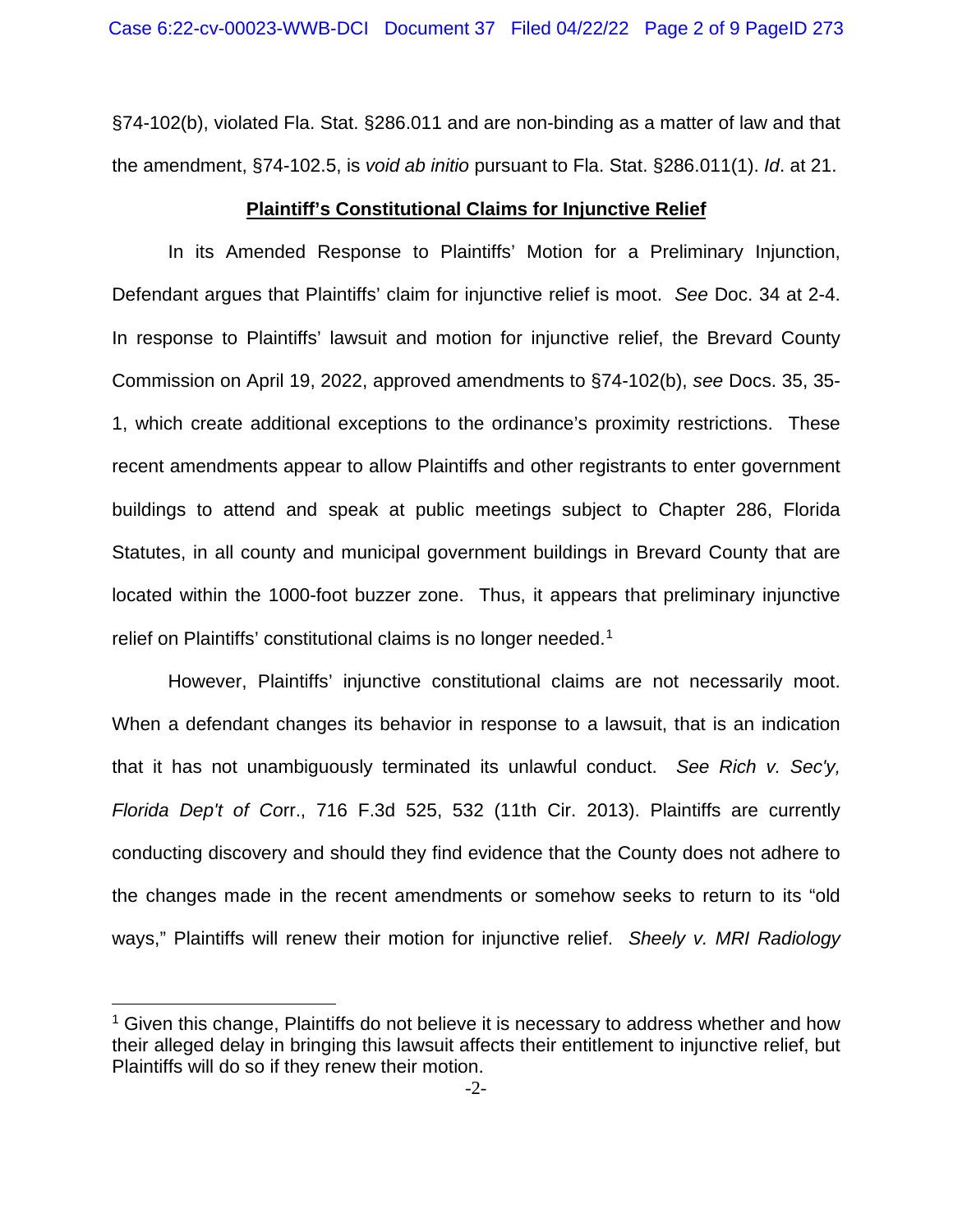*Network, P.A.*, 505 F.3d 1173, 1183 (11th Cir. 2007). Further, although Defendant does not contend otherwise, it is important to note that Plaintiffs' constitutional claims for damages remain at issue. *See Keister v. Bell*, 29 F.4th 1239, [2](#page-4-0) (11th Cir. 2022) *quoting Checker Cab Operators, Inc.*, 899 F.3d at 916 ("Ceasing an offending policy going forward does not redress an injury that occurred in the past."). And the Supreme Court recently held in *Uzuegbunam* v. *Preczewski*, that a claim seeking solely nominal damages saves a matter from becoming moot when the plaintiff bases his claim on a completed violation of a legal right. -- U.S. --, 141 S. Ct. 792, 801–02, (2021).

#### **Plaintiffs' Claims Under Chapter 286, Florida Statutes**

Defendant also argues that any preliminary relief the Court orders "should not include declaring that the Amendment, §74-102.5 [passed in August 2020] be declared non-binding and *void ab initio* because Plaintiffs do not claim harm fairly traceable to the Amendment as opposed to the Ordinance." Doc. 34 at 9-10. The County misapprehends Plaintiffs' claim for declaratory relief and is wrong for two reasons.

First, a claim for declaratory relief under Fla. Stat. §286.011 and § 286.011(1), Florida's "Government in Sunshine Law," does not depend on or require personal harm or prejudice. The Florida Supreme Court has confirmed that a "mere showing that the government in the sunshine law has been violated constitutes an irreparable public injury so that the ordinance is void ab initio." *Town of Palm Beach v. Gradison*, 296 So.2d 473, 477 (Fla. 1974).<sup>3</sup> The Sunshine Law "on its face[ ] gives the appellant

<sup>2</sup> At the time of this filing, *Keister v. Bell* is cited at 29 F. 4th 1239, but, inexplicably, Westlaw had not assigned individual page numbers in the body of the decision.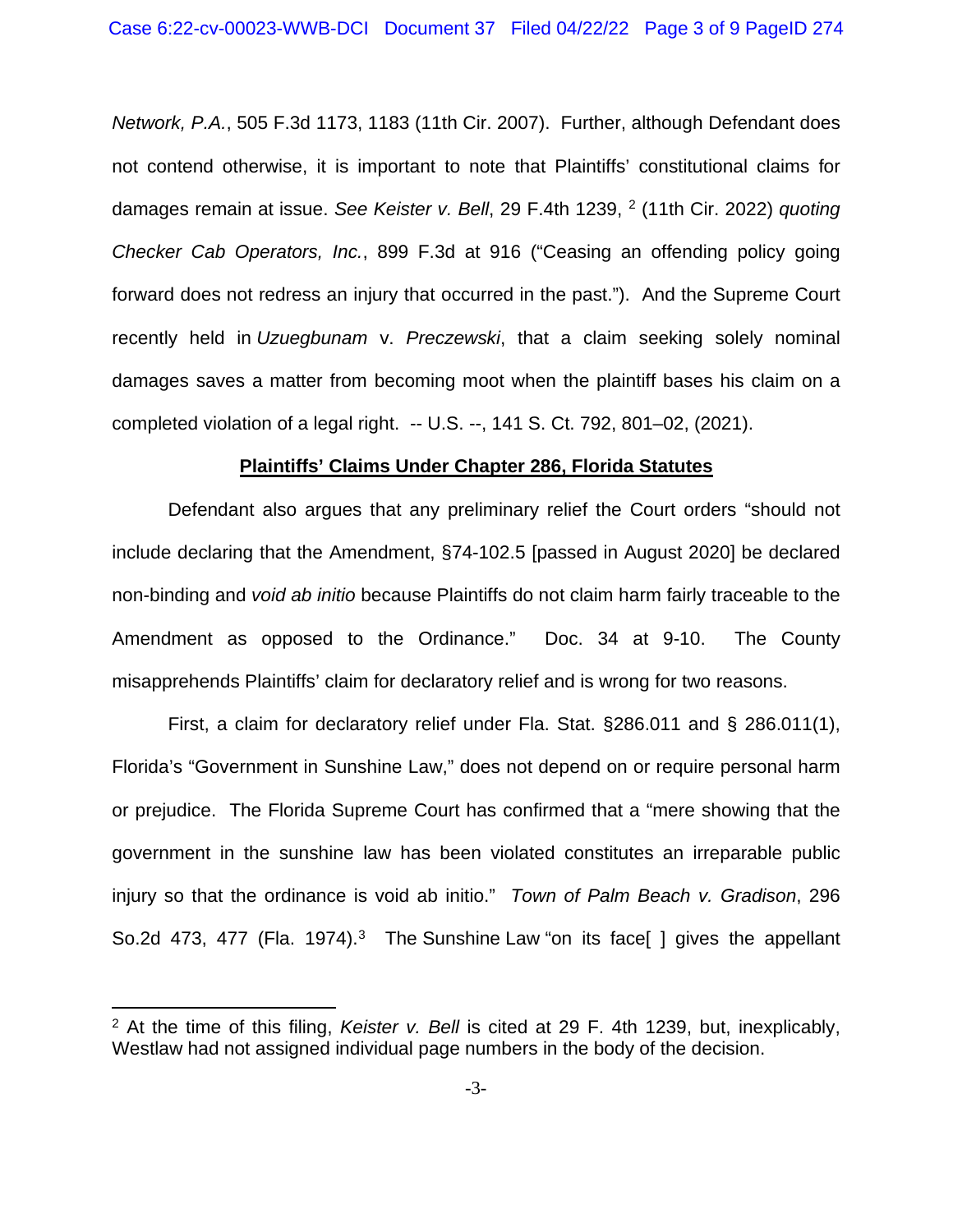standing without regard to whether he suffered a special injury*." Florida Citizens All., Inc. v. Sch. Bd. of Collier County*, 328 So. 3d 22, 25 n. 3 (Fla. 2d DCA 2021), rev. denied, SC21-1599, 2022 WL 775104 (Fla. Mar. 15, 2022) citing *Godheim v. City of Tampa*, 426 So. 2d 1084, 1088 (Fla. 2d DCA 1983).

Moreover, even in the case of an "innocent technical violation with no prejudice resulting," "[t]he principle that a Sunshine Law violation renders void a resulting official action does not depend on a finding of intent to violate the law or resulting prejudice. Once the violation is established, prejudice is presumed*." Port Everglades Auth. v. Int'l Longshoremen's Ass'n, Loc*. 1922-1, 652 So.2d 1169, 1171 (Fla. 4th DCA 1995). *See also Grapski v. City of Alachua*, 31 So. 3d 193, 200 (Fla. 1st DCA 2010) (upon finding a violation of Chapter 286, "prejudice is presumed"). The statutory remedy for a violation of § 286.011 is clear: "no resolution, rule, regulation, or formal action shall be considered binding" when taken at a meeting that is not fully open to the public. Fla. Stat. § 286.011(1).

Numerous courts have declared various local government actions to be void because the actions were taken in violation of the Sunshine Law. *See Gradison*, 296 So.2d at 477 (zoning ordinance was void ab initio when the planning committee violated Sunshine Law by holding closed meetings); *Port Everglades Authority*, 652 So.2d at

<sup>&</sup>lt;sup>3</sup> The purpose of the Government in Sunshine Law is to protect the public's interest in open government. The "statute should be construed so as to frustrate all evasive devices. This can be accomplished only by embracing the collective inquiry and discussion stages within the terms of the statute, as long as such inquiry and discussion is conducted by any committee or other authority appointed and established by a governmental agency, and relates to any matter on which foreseeable action will be taken. ." *Town of Palm Beach v. Gradison*, 296 So. 2d at 477.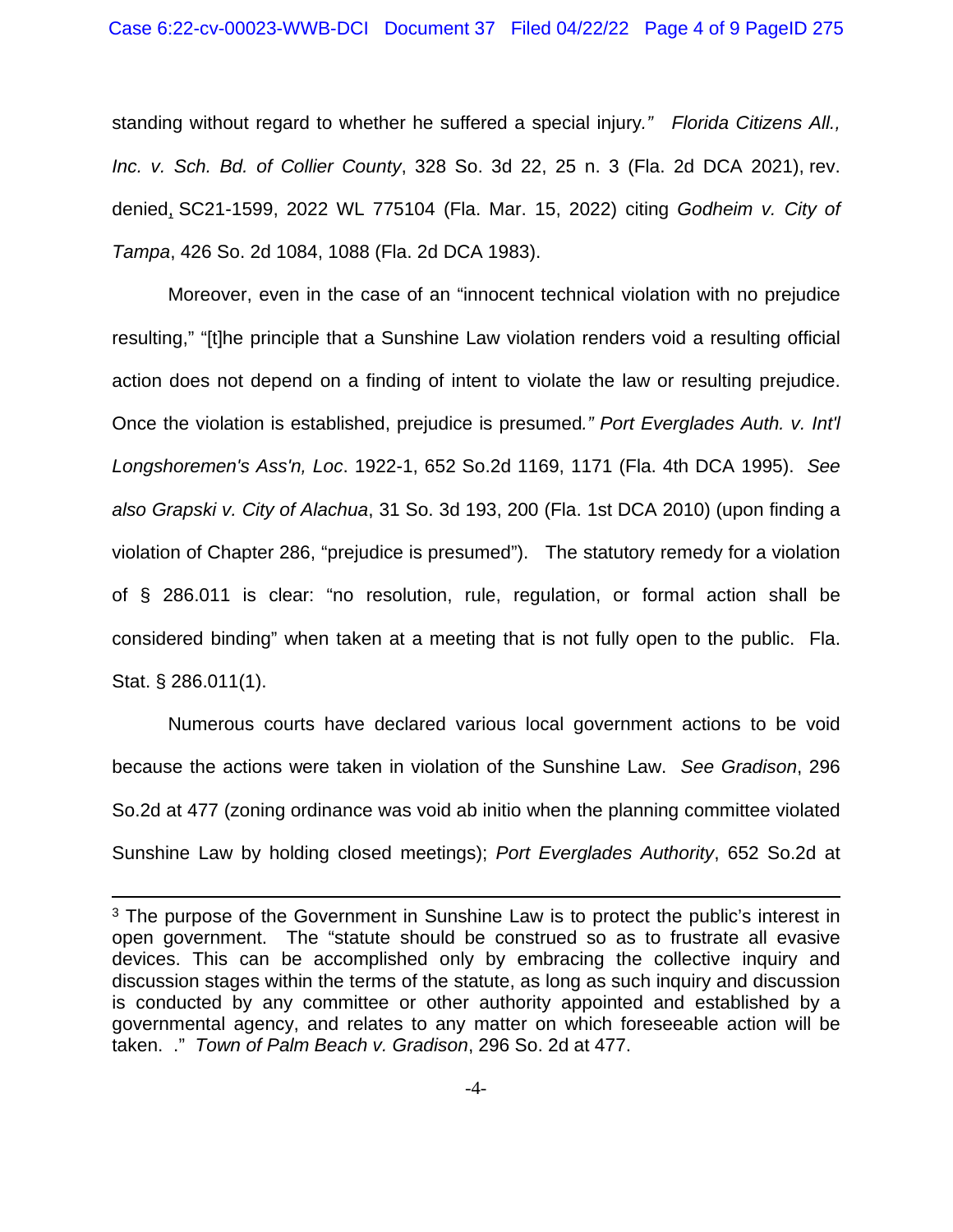1171 (award of a contract invalidated because the selection committee violated Sunshine Law by excluding bidders from attending each other's presentations); *Spillis Candela & Partners, Inc. v. Centrust Savings Bank*, 535 So.2d 694 (Fla. 3d DCA 1988) (upholding trial court finding a County Board's formal recommendation void because it resulted from private deliberations in violation of § 286.011. None of these cases was premised on a finding of harm to the party bringing the challenge.

Here, the County has offered no evidence or argument to counter the undisputed fact that the Brevard County Commission considered and passed §74-102.5 (the Amendment) at meetings which were held "in such a manner as to unreasonably restrict public access." Fla. Stat. § 286.011(6). Because Plaintiffs and other registrants were denied access to the July 21, 2020, and August 25, 2020, County Commission meetings, Plaintiffs move this Court to declare that the Amendment, §74-102.5, is nonbinding as a matter of law and is *void ab initio* pursuant to Fla. Stat. § 286.011(1).

Second, Plaintiffs *have* stated a claim for prospective relief for the ongoing harm fairly traceable to §74-102.5 (the Amendment).<sup>4</sup> As a direct result of the Commission's enactment of §74-102.5, which occurred in violation of federal and state law, Plaintiffs and all other registrants—as persons directly affected by and subject to possible criminal prosecution for a violation of the Amendment—continue to suffer ongoing, future harm. The Amendment expanded the proximity restrictions and the onethousand-foot buffer of the original Ordinance, §74-102, to now include private

<span id="page-4-0"></span><sup>4</sup> Defendant County's suggestion that Plaintiffs lack standing for declaratory relief, *see*  Doc. 34 at 9, stands in contrast to the County's answer to Plaintiffs' Amended Complaint which was submitted without filing a motion to dismiss. Nor was such issue raised by the County in response to Plaintiffs' original Complaint.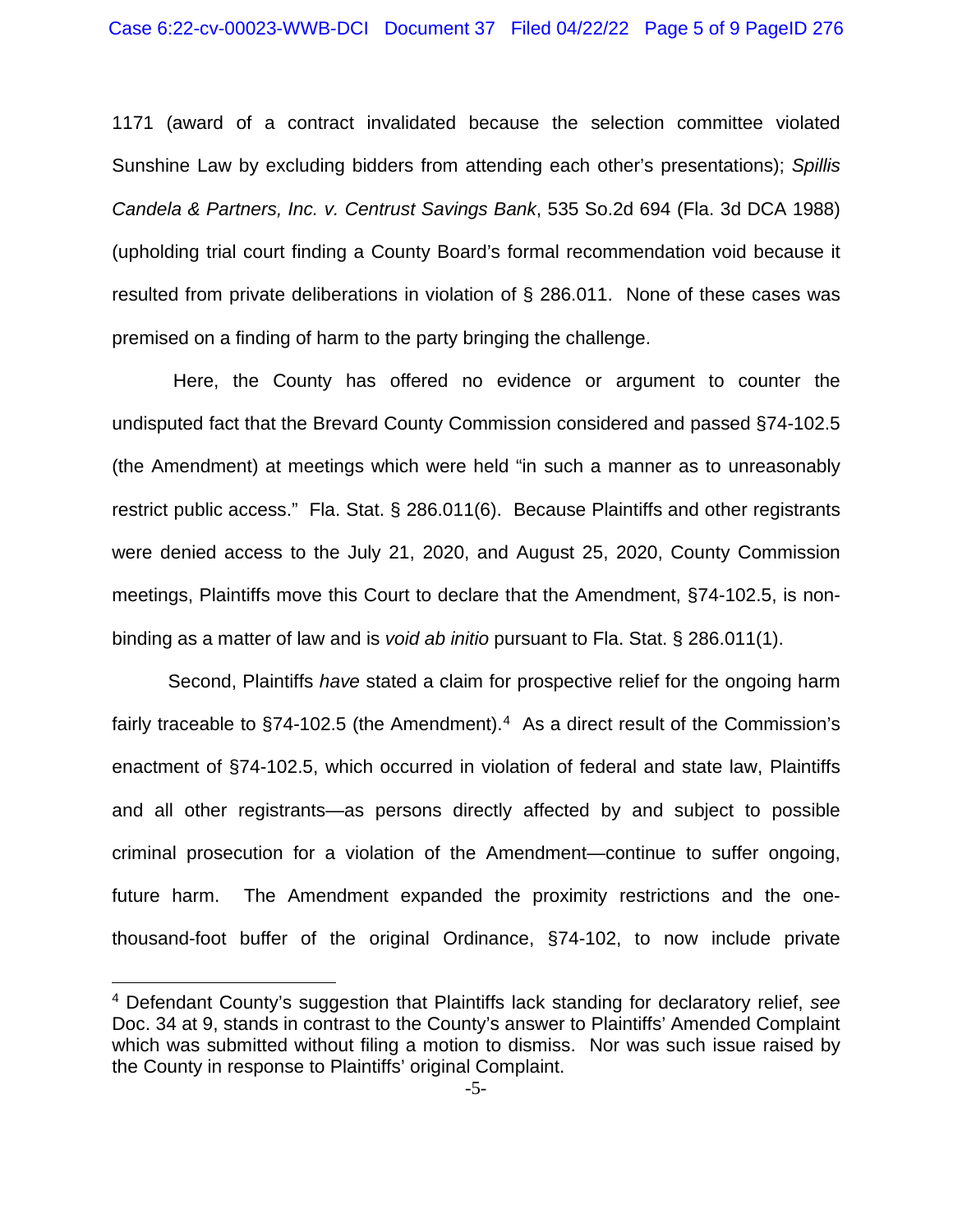businesses who self-certify that they fall within the County's definition of a "park." Once certified, the business is included in the list of places—school, daycare center, and park or playground—where registered sexual offenders cannot enter or remain. *See* §74- 102.5, "Business self-certification registry," Exhibit 1.

In support of its argument that declaratory relief should not be granted, the County asserts for the first time in its Amended Response that there "is currently no private business that has self-certified as 'park' and registered with the County's 'Business Self-Certification Registry.'" Doc. 34 at 9-10. But the County has presented *no evidence* of this. Confusingly, even though §74-102.5(c) requires the registry to be listed on the county's official website, a review of the site, https://www.brevardfl.gov/eGovernment, does not even acknowledge or reveal the existence of a self-certification registry. Adding further to the lack of legal clarity, the Amendment states, remarkably, that: "The county will attempt to ensure that the information in the registry is accurate and complete. However, the county relies on other sources for the information. As a result, the county makes no express or implied guarantee concerning the accuracy or completeness of any information or data in the registry." *See* §74-102.5(d), Exhibit 1.

Plaintiffs are thus left to guess where they can and can't "enter or remain" in Brevard County and must live under a constant fear that by unknowingly entering into business that has self-certified as a "park," they could be arrested and prosecuted for a violation of the Amendment. *See Leverett v. City of Pinellas Park*, 775 F.2d 1536, 1539 (11th Cir. 1985) ("the authentic interest of the plaintiff in engaging in the prohibited

-6-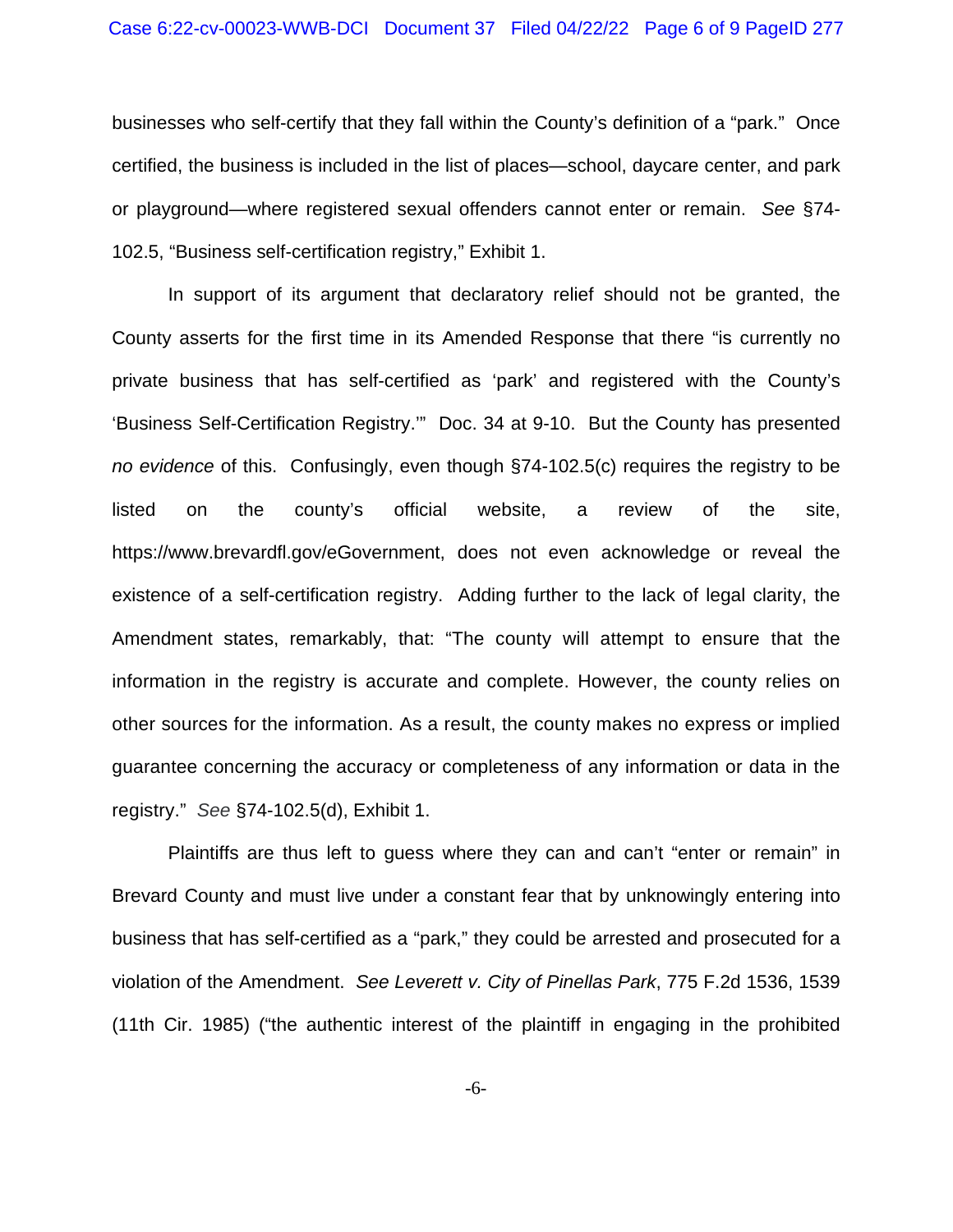conduct can establish standing even though the only threat of enforcement comes from the very existence of the statute.").

Plaintiffs' factual allegations in their Amended Complaint reveal the specter of ongoing legal harm that the Amendment poses to Plaintiffs. As stated above, Plaintiffs, as registered sexual offenders, are subject to criminal prosecution for any alleged violation of the law. *See* Verified Amended Complaint, Doc. 23 at ¶¶ 12-14. Plaintiff Violi asserts that the proximity restrictions currently limit his ability to travel within the county and because there is no county issued map or list of prohibited locations, he lives in constant fear that wherever he goes in the county, he may be violating the law. *Id.* at **[48.** Plaintiff Munsey claims that the proximity restrictions are currently affecting his and his family's ability to raise his granddaughter. *Id*. at ¶ 47. Munsey wants to attend, for example, her piano recitals and soccer games but fears that by attending such events at certain locations, he may be unknowingly violating the law. *Id*.

Plaintiffs' legal status thus remains adversely affected as a direct result of the Commission's unlawful actions. The threat of future harm to Plaintiffs has not dissipated and prospective is available "to prevent future injuries." *Adler v. Duval County School Board*, 112 F.3d 1475, 1477 (11th Cir. 1997). Plaintiffs respectfully request that this Court grant prospective relief and declare that the Amendment, §74-102.5, is nonbinding as a matter of law and is *void ab initio* pursuant to Fla. Stat. § 286.011(1).

-7-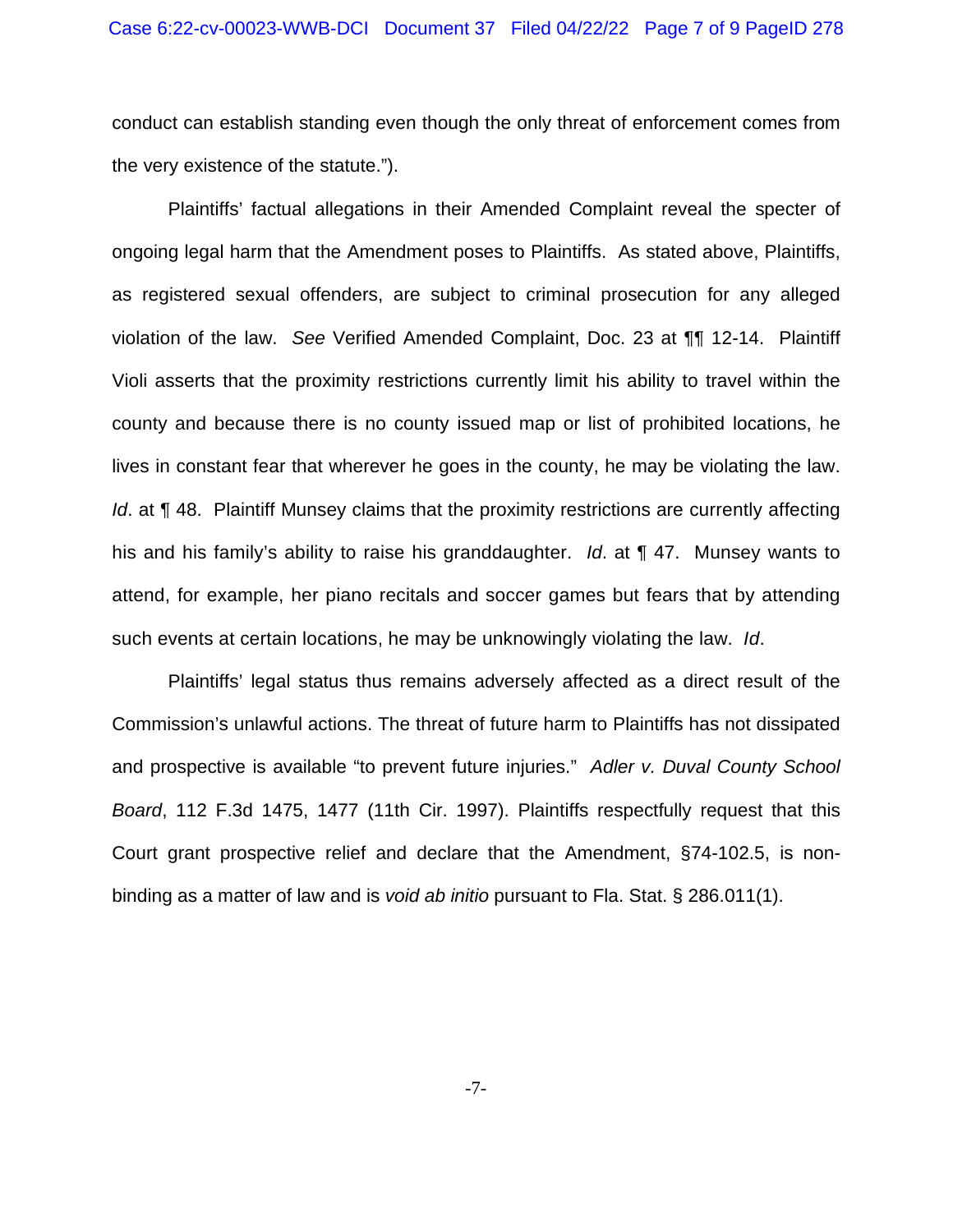Respectfully submitted,

Dante P. Trevisani Florida Bar No. 72912 dtrevisani@floridajusticeinstitute.org Ray Taseff Florida Bar No. 352500 rtaseff@floridajusticeinstitute.org Laurel Petrulionis Florida Bar No. 1031711 lpetrulionis@floridajusticeinstitute.org Florida Justice Institute, Inc. PO Box 370747 Miami, Florida 33131-2309 305-358-2081 305-358-0910 (Fax)

By: *s/Ray Taseff*  Ray Taseff

Jessica Travis Florida Bar No. 76701 Email: [Jessica@DefendBrevard.com](mailto:Jessica@DefendBrevard.com) DefendBrevard.com 1370 Bedford Drive, Ste. #104 Melbourne, FL 32940 [321-728-7280](https://www.google.com/search?q=Jessica+Travis+Melbourne&rlz=1C1GCEU_enUS946US946&oq=Jessica&aqs=chrome.1.69i57j69i59j46i433i512j46i131i433j46i433i512l3j0i433i512j46i433i512l2.3506j1j15&sourceid=chrome&ie=UTF-8) 321-728-8020 (fax) Eservice: [eservice1@defendbrevard.com](mailto:eservice1@defendbrevard.com) Eservice: eservice2@defendbrevard.com

## **Attorneys for Plaintiffs**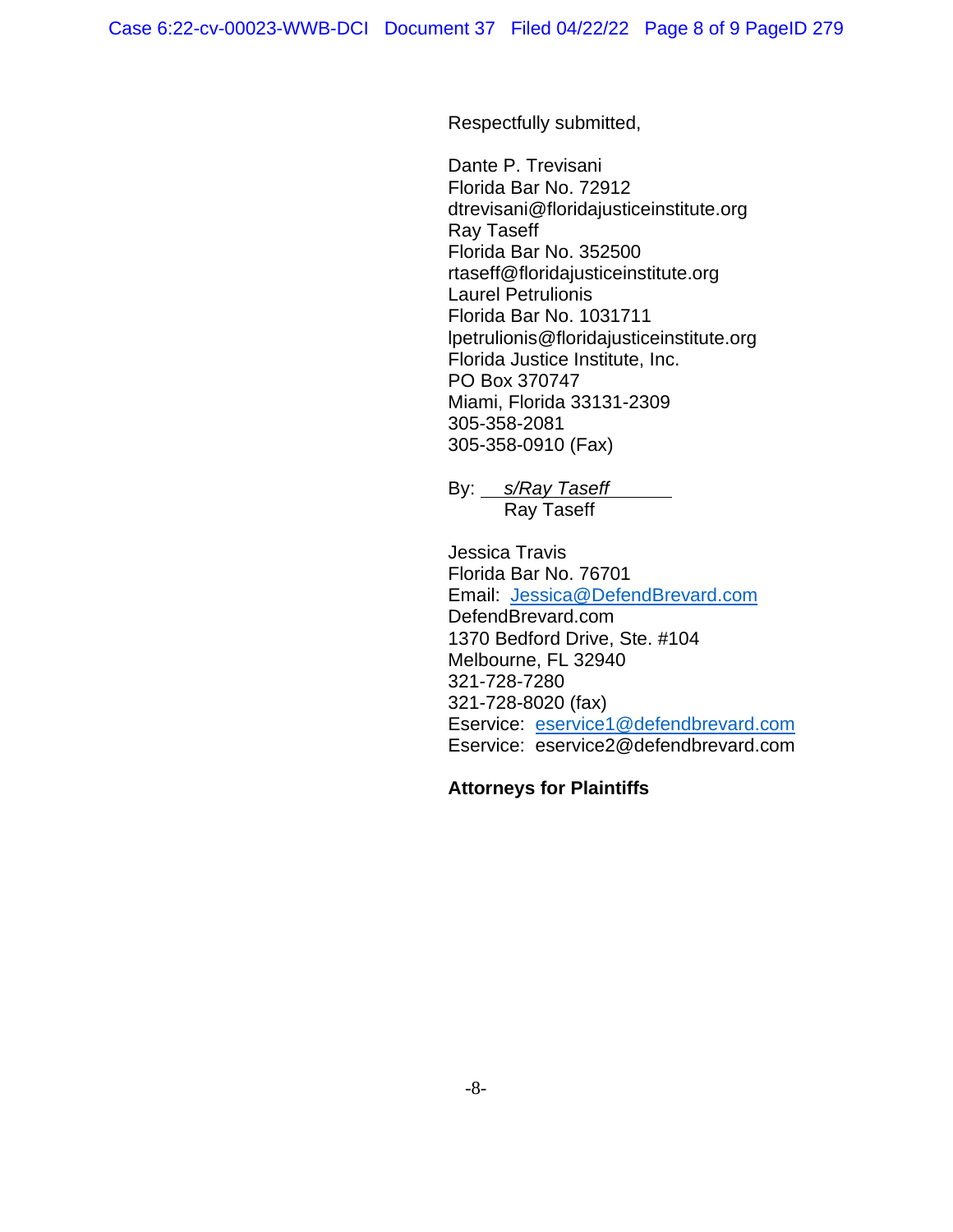## **CERTIFICATE OF SERVICE**

I HEREBY CERTIFY that I electronically filed today, April 22, 2022, the foregoing with the Clerk of the Court using the CM/ECF system, which will send notification of such filing to all persons registered to receive electronic notifications for this case, including all opposing counsel.

By: *s/Ray Taseff*  Ray Taseff